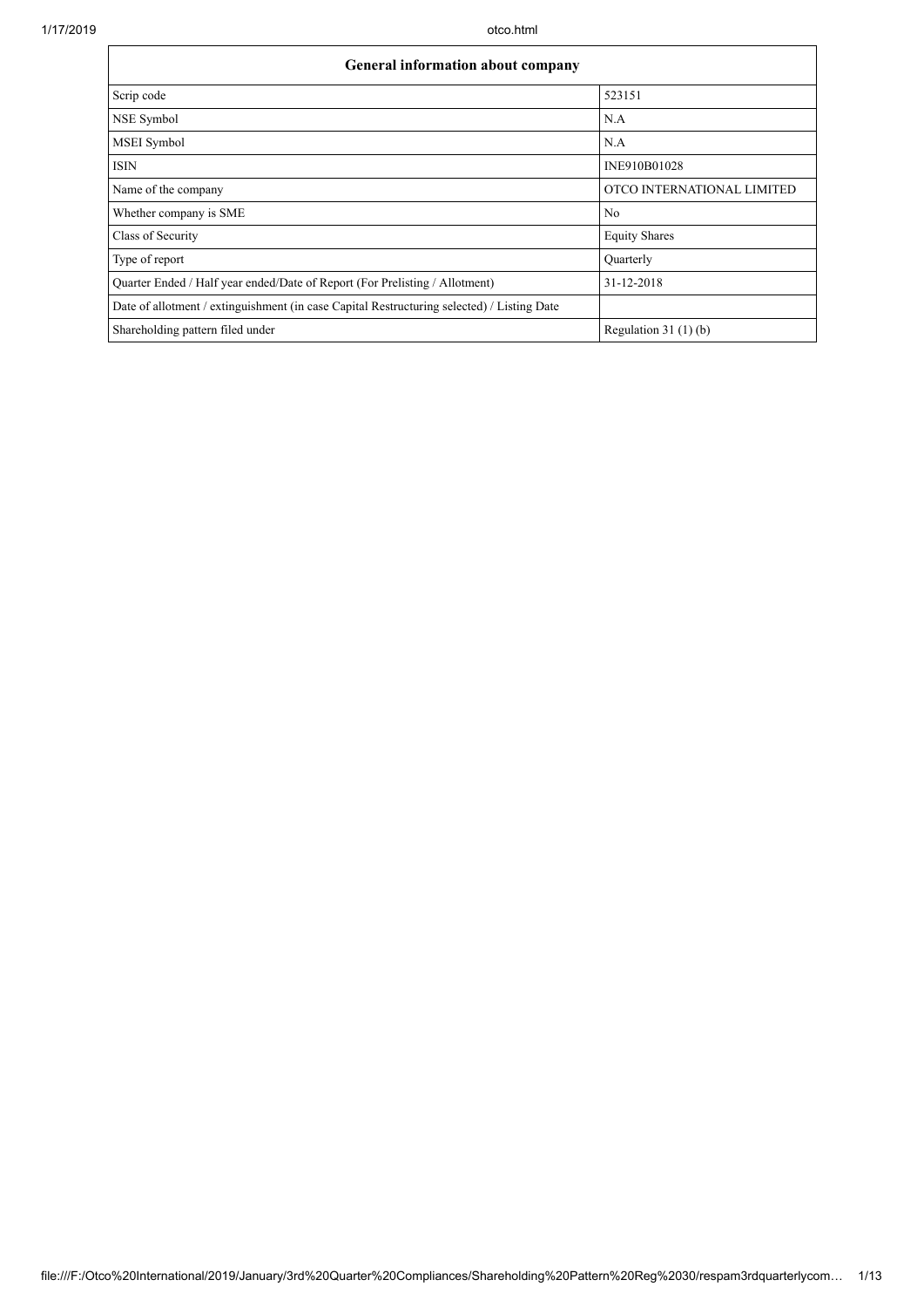$\mathbf{r}$ 

|                | <b>Declaration</b>                                                                        |                |                                |                       |                             |  |  |  |
|----------------|-------------------------------------------------------------------------------------------|----------------|--------------------------------|-----------------------|-----------------------------|--|--|--|
| Sr.<br>No.     | Particular                                                                                | Yes/No         | Promoter and<br>Promoter Group | Public<br>shareholder | Non Promoter-<br>Non Public |  |  |  |
| -1             | Whether the Listed Entity has issued any partly paid up shares?                           | N <sub>0</sub> | No                             | N <sub>0</sub>        | N <sub>o</sub>              |  |  |  |
| 2              | Whether the Listed Entity has issued any Convertible Securities<br>?                      | N <sub>o</sub> | No                             | N <sub>0</sub>        | N <sub>o</sub>              |  |  |  |
| $\overline{3}$ | Whether the Listed Entity has issued any Warrants?                                        | N <sub>0</sub> | N <sub>0</sub>                 | No                    | No                          |  |  |  |
| $\overline{4}$ | Whether the Listed Entity has any shares against which<br>depository receipts are issued? | N <sub>0</sub> | No                             | N <sub>0</sub>        | No                          |  |  |  |
| $\overline{5}$ | Whether the Listed Entity has any shares in locked-in?                                    | N <sub>o</sub> | No                             | N <sub>0</sub>        | N <sub>o</sub>              |  |  |  |
| 6              | Whether any shares held by promoters are pledge or otherwise<br>encumbered?               | N <sub>o</sub> | No                             |                       |                             |  |  |  |
| 7              | Whether company has equity shares with differential voting<br>rights?                     | N <sub>o</sub> | No                             | N <sub>0</sub>        | No                          |  |  |  |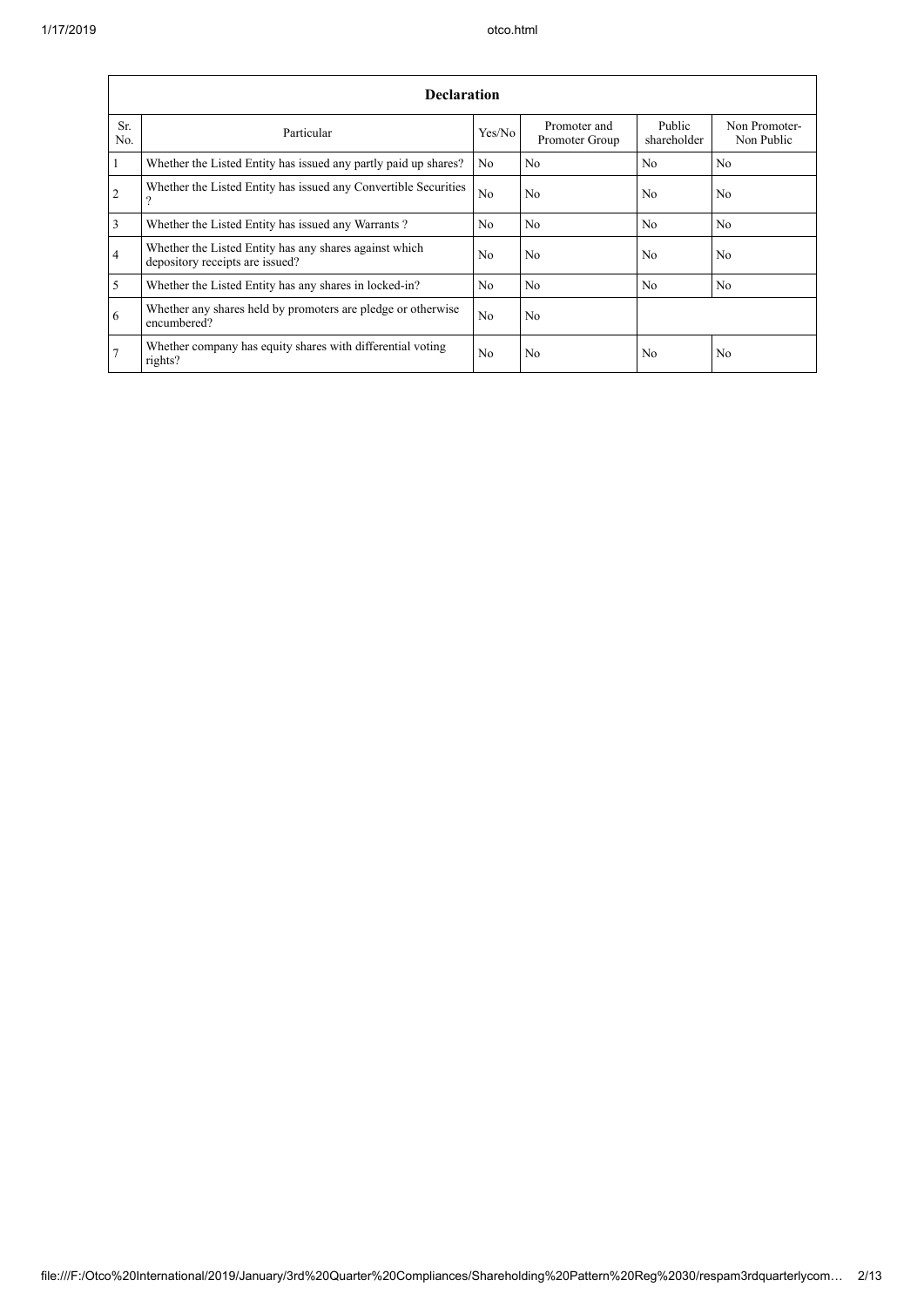|                                             | Table I - Summary Statement holding of specified securities |              |                       |                       |                          |                                                                |                                                                                                                      |                                                                  |               |          |                     |
|---------------------------------------------|-------------------------------------------------------------|--------------|-----------------------|-----------------------|--------------------------|----------------------------------------------------------------|----------------------------------------------------------------------------------------------------------------------|------------------------------------------------------------------|---------------|----------|---------------------|
|                                             | Category                                                    | Nos. Of      | No. of<br>fully paid  | No. Of<br>Partly      | No. Of<br>shares         | Total nos.<br>shares<br>held (VII)<br>$= (IV) +$<br>$(V)+(VI)$ | Shareholding as a<br>% of total no. of<br>shares (calculated<br>as per SCRR,<br>1957) (VIII) As a<br>% of $(A+B+C2)$ | Number of Voting Rights held in each<br>class of securities (IX) |               |          |                     |
| Category<br>of<br>$\textcircled{1}$<br>(II) | shareholder                                                 | shareholders | up equity             | paid-up<br>equity     | underlying<br>Depository |                                                                |                                                                                                                      | No of Voting (XIV) Rights                                        |               |          | Total as a          |
|                                             |                                                             | (III)        | shares<br>held $(IV)$ | shares<br>held<br>(V) | Receipts<br>(VI)         |                                                                |                                                                                                                      | Class eg:<br>X                                                   | Class<br>eg:y | Total    | $%$ of<br>$(A+B+C)$ |
| (A)                                         | Promoter<br>&<br>Promoter<br>Group                          |              | 9624085               |                       |                          | 9624085                                                        | 74.21                                                                                                                | 9624085                                                          |               | 9624085  | 74.21               |
| (B)                                         | Public                                                      | 814          | 3344035               |                       |                          | 3344035                                                        | 25.79                                                                                                                | 3344035                                                          |               | 3344035  | 25.79               |
| (C)                                         | Non<br>Promoter-<br>Non Public                              |              |                       |                       |                          |                                                                |                                                                                                                      |                                                                  |               |          |                     |
| (C1)                                        | <b>Shares</b><br>underlying<br><b>DRs</b>                   |              |                       |                       |                          |                                                                |                                                                                                                      |                                                                  |               |          |                     |
| (C2)                                        | Shares held<br>by<br>Employee<br>Trusts                     |              |                       |                       |                          |                                                                |                                                                                                                      |                                                                  |               |          |                     |
|                                             | Total                                                       | 815          | 12968120              |                       |                          | 12968120                                                       | 100                                                                                                                  | 12968120                                                         |               | 12968120 | 100                 |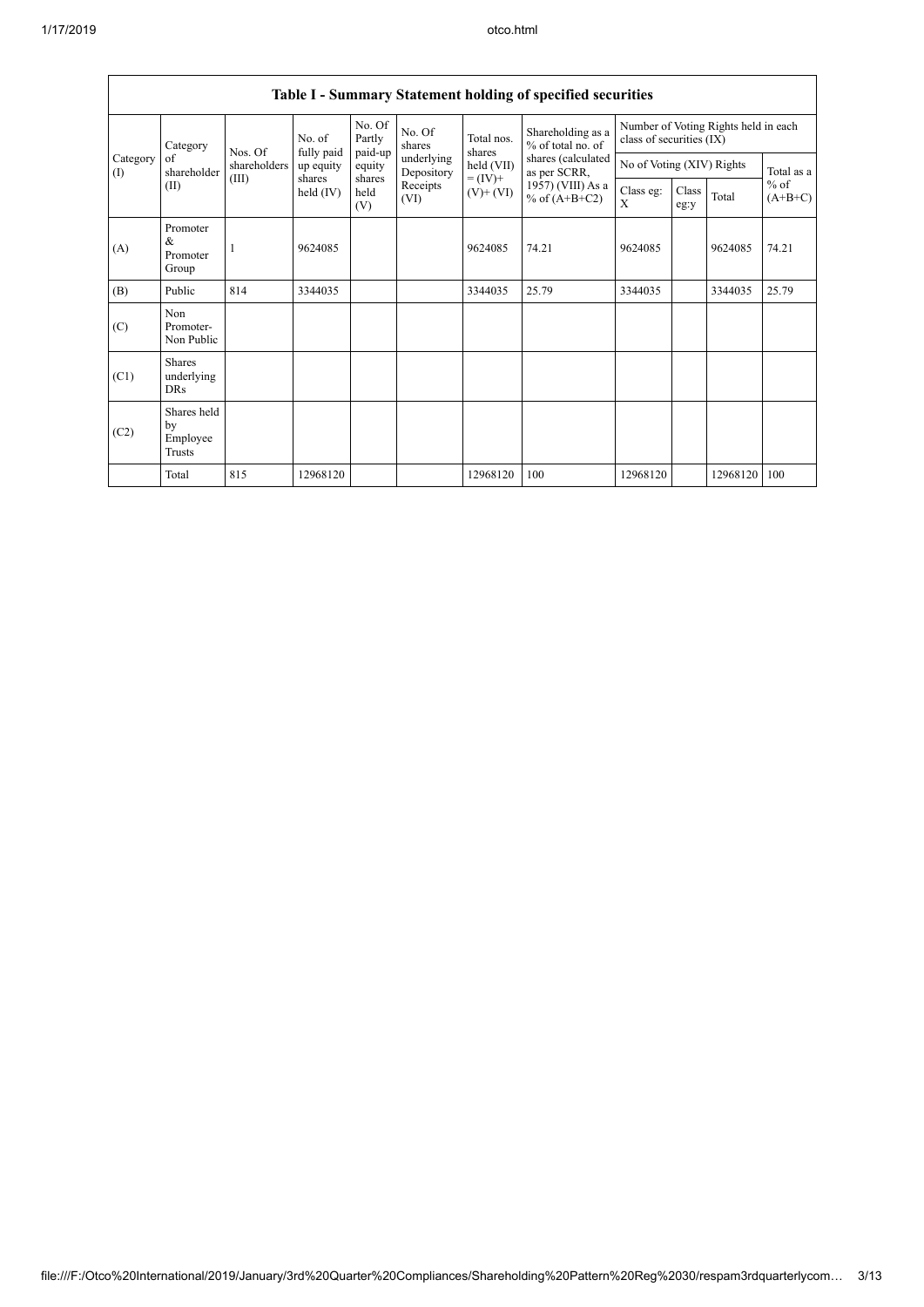|          | Table I - Summary Statement holding of specified securities |                                                 |                                    |                                                           |                                                                                                                                                                                  |                                        |                                                  |                                                                               |                                                         |                                       |
|----------|-------------------------------------------------------------|-------------------------------------------------|------------------------------------|-----------------------------------------------------------|----------------------------------------------------------------------------------------------------------------------------------------------------------------------------------|----------------------------------------|--------------------------------------------------|-------------------------------------------------------------------------------|---------------------------------------------------------|---------------------------------------|
| Category | Category<br>of                                              | No. Of<br><b>Shares</b><br>Underlying           | No. of<br>Shares<br>Underlying     | No. Of Shares<br>Underlying<br>Outstanding<br>convertible | Shareholding, as a %<br>assuming full<br>conversion of<br>convertible securities (<br>as a percentage of<br>diluted share capital)<br>$(XI) = (VII)+(X) As a %$<br>of $(A+B+C2)$ | Number of<br>Locked in<br>shares (XII) |                                                  | Number of<br><b>Shares</b><br>pledged or<br>otherwise<br>encumbered<br>(XIII) |                                                         | Number of<br>equity shares<br>held in |
| (1)      | shareholder<br>(II)                                         | Outstanding<br>convertible<br>securities<br>(X) | Outstanding<br>Warrants<br>$(X_i)$ | securities and<br>No. Of<br>Warrants (Xi)<br>(a)          |                                                                                                                                                                                  | No.<br>(a)                             | As a<br>$%$ of<br>total<br>Shares<br>held<br>(b) | No.<br>(a)                                                                    | As a<br>$%$ of<br>total<br><b>Shares</b><br>held<br>(b) | dematerialized<br>form $(XIV)$        |
| (A)      | Promoter<br>$\&$<br>Promoter<br>Group                       |                                                 |                                    |                                                           | 74.21                                                                                                                                                                            |                                        |                                                  |                                                                               |                                                         | 9624085                               |
| (B)      | Public                                                      |                                                 |                                    |                                                           | 25.79                                                                                                                                                                            |                                        |                                                  |                                                                               |                                                         | 2570780                               |
| (C)      | Non<br>Promoter-<br>Non Public                              |                                                 |                                    |                                                           |                                                                                                                                                                                  |                                        |                                                  |                                                                               |                                                         |                                       |
| (C1)     | <b>Shares</b><br>underlying<br><b>DRs</b>                   |                                                 |                                    |                                                           |                                                                                                                                                                                  |                                        |                                                  |                                                                               |                                                         |                                       |
| (C2)     | Shares held<br>by<br>Employee<br><b>Trusts</b>              |                                                 |                                    |                                                           |                                                                                                                                                                                  |                                        |                                                  |                                                                               |                                                         |                                       |
|          | Total                                                       |                                                 |                                    |                                                           | 100                                                                                                                                                                              |                                        |                                                  |                                                                               |                                                         | 12194865                              |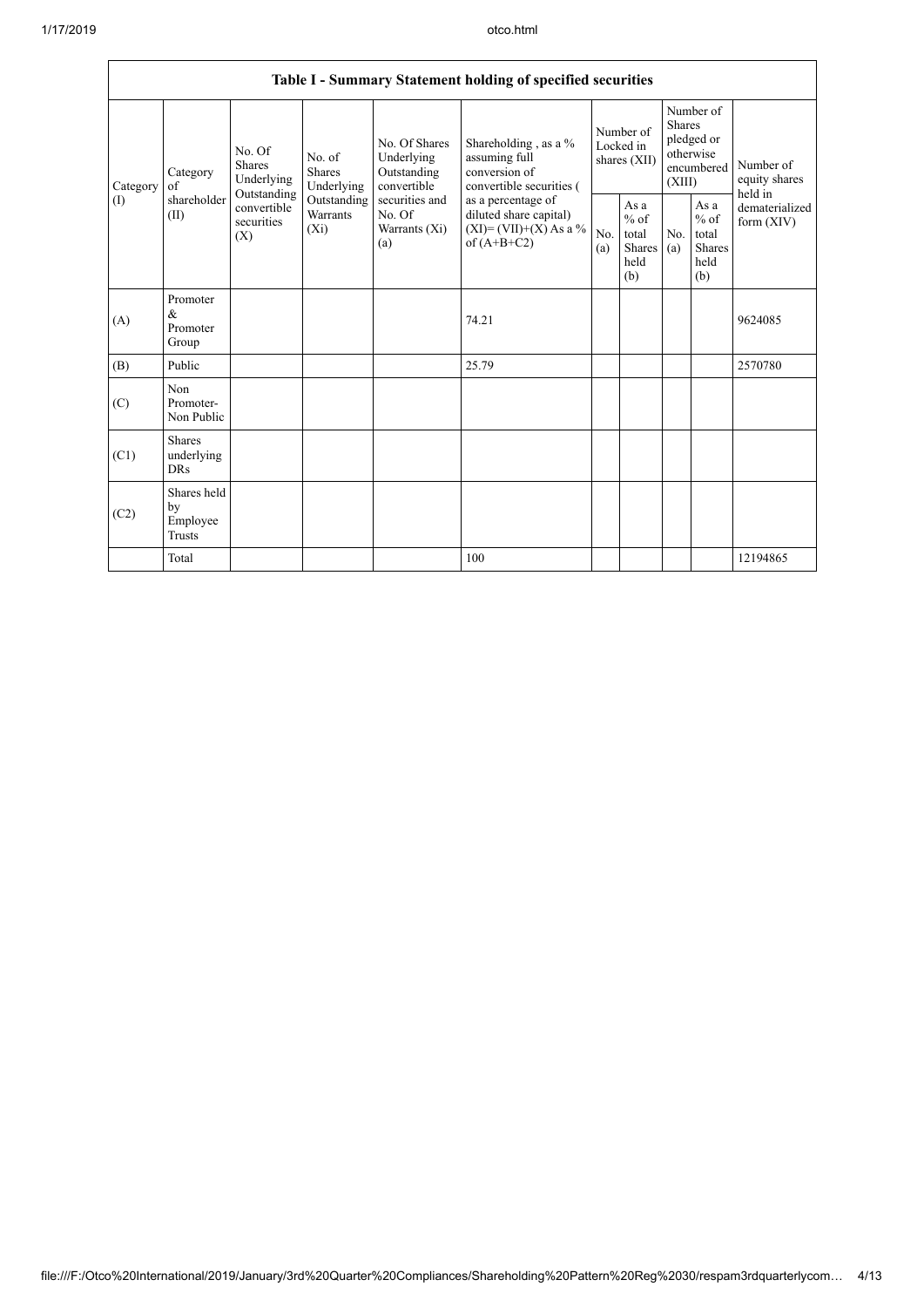$\mathsf{r}$ 

|                                                                                                | Table II - Statement showing shareholding pattern of the Promoter and Promoter Group                                |                                                                                      |                         |                                 |                                    |                             |                                                      |                           |               |                                      |                                 |
|------------------------------------------------------------------------------------------------|---------------------------------------------------------------------------------------------------------------------|--------------------------------------------------------------------------------------|-------------------------|---------------------------------|------------------------------------|-----------------------------|------------------------------------------------------|---------------------------|---------------|--------------------------------------|---------------------------------|
|                                                                                                |                                                                                                                     |                                                                                      | No. of                  | No.<br>Of                       | No. Of                             | Total nos.                  | Shareholding<br>as a % of                            | class of securities (IX)  |               | Number of Voting Rights held in each |                                 |
| Sr.                                                                                            | Category &<br>Name of the                                                                                           | Nos. Of<br>shareholders                                                              | fully paid<br>up equity | Partly<br>paid-<br>up           | shares<br>underlying<br>Depository | shares<br>held<br>$(VII) =$ | total no. of<br>shares<br>(calculated as             | No of Voting (XIV) Rights |               |                                      | Total<br>as a %                 |
|                                                                                                | Shareholders (I)                                                                                                    | (III)                                                                                | shares<br>held (IV)     | equity<br>shares<br>held<br>(V) | Receipts<br>(VI)                   | $(IV)$ +<br>$(V)+(VI)$      | per SCRR,<br>1957) (VIII)<br>As a % of<br>$(A+B+C2)$ | Class eg:<br>X            | Class<br>eg:y | Total                                | of<br>Total<br>Voting<br>rights |
| A                                                                                              |                                                                                                                     | Table II - Statement showing shareholding pattern of the Promoter and Promoter Group |                         |                                 |                                    |                             |                                                      |                           |               |                                      |                                 |
| (1)                                                                                            | Indian                                                                                                              |                                                                                      |                         |                                 |                                    |                             |                                                      |                           |               |                                      |                                 |
| (a)                                                                                            | Individuals/Hindu<br>undivided Family                                                                               | $\mathbf{1}$                                                                         | 9624085                 |                                 |                                    | 9624085                     | 74.21                                                | 9624085                   |               | 9624085                              | 74.21                           |
| Sub-Total<br>(A)(1)                                                                            |                                                                                                                     | $\mathbf{1}$                                                                         | 9624085                 |                                 |                                    | 9624085                     | 74.21                                                | 9624085                   |               | 9624085                              | 74.21                           |
| (2)                                                                                            | Foreign                                                                                                             |                                                                                      |                         |                                 |                                    |                             |                                                      |                           |               |                                      |                                 |
| Total<br>Shareholding<br>of Promoter<br>and<br>Promoter<br>Group $(A)=$<br>$(A)(1)+(A)$<br>(2) |                                                                                                                     | 1                                                                                    | 9624085                 |                                 |                                    | 9624085                     | 74.21                                                | 9624085                   |               | 9624085                              | 74.21                           |
| B                                                                                              | Table III - Statement showing shareholding pattern of the Public shareholder                                        |                                                                                      |                         |                                 |                                    |                             |                                                      |                           |               |                                      |                                 |
| (1)                                                                                            | Institutions                                                                                                        |                                                                                      |                         |                                 |                                    |                             |                                                      |                           |               |                                      |                                 |
| (3)                                                                                            | Non-institutions                                                                                                    |                                                                                      |                         |                                 |                                    |                             |                                                      |                           |               |                                      |                                 |
| (a(i))                                                                                         | Individuals -<br>i.Individual<br>shareholders<br>holding nominal<br>share capital up<br>to Rs. 2 lakhs.             | 727                                                                                  | 942454                  |                                 |                                    | 942454                      | 7.27                                                 | 942454                    |               | 942454                               | 7.27                            |
| (a(ii))                                                                                        | Individuals - ii.<br>Individual<br>shareholders<br>holding nominal<br>share capital in<br>excess of Rs. 2<br>lakhs. | 22                                                                                   | 2193058                 |                                 |                                    | 2193058                     | 16.91                                                | 2193058                   |               | 2193058                              | 16.91                           |
| (e)                                                                                            | Any Other<br>(specify)                                                                                              | 65                                                                                   | 208523                  |                                 |                                    | 208523                      | 1.61                                                 | 208523                    |               | 208523                               | 1.61                            |
| Sub-Total<br>(B)(3)                                                                            |                                                                                                                     | 814                                                                                  | 3344035                 |                                 |                                    | 3344035                     | 25.79                                                | 3344035                   |               | 3344035                              | 25.79                           |
| <b>Total Public</b><br>Shareholding<br>$(B)=(B)(1)+$<br>$(B)(2)+(B)$<br>(3)                    |                                                                                                                     | 814                                                                                  | 3344035                 |                                 |                                    | 3344035                     | 25.79                                                | 3344035                   |               | 3344035                              | 25.79                           |
| $\mathbf C$                                                                                    | Table IV - Statement showing shareholding pattern of the Non Promoter- Non Public shareholder                       |                                                                                      |                         |                                 |                                    |                             |                                                      |                           |               |                                      |                                 |
| Total (<br>$A+B+C2$ )                                                                          |                                                                                                                     | 815                                                                                  | 12968120                |                                 |                                    | 12968120                    | 100                                                  | 12968120                  |               | 12968120                             | 100                             |
| Total<br>$(A+B+C)$                                                                             |                                                                                                                     | 815                                                                                  | 12968120                |                                 |                                    | 12968120                    | 100                                                  | 12968120                  |               | 12968120                             | 100                             |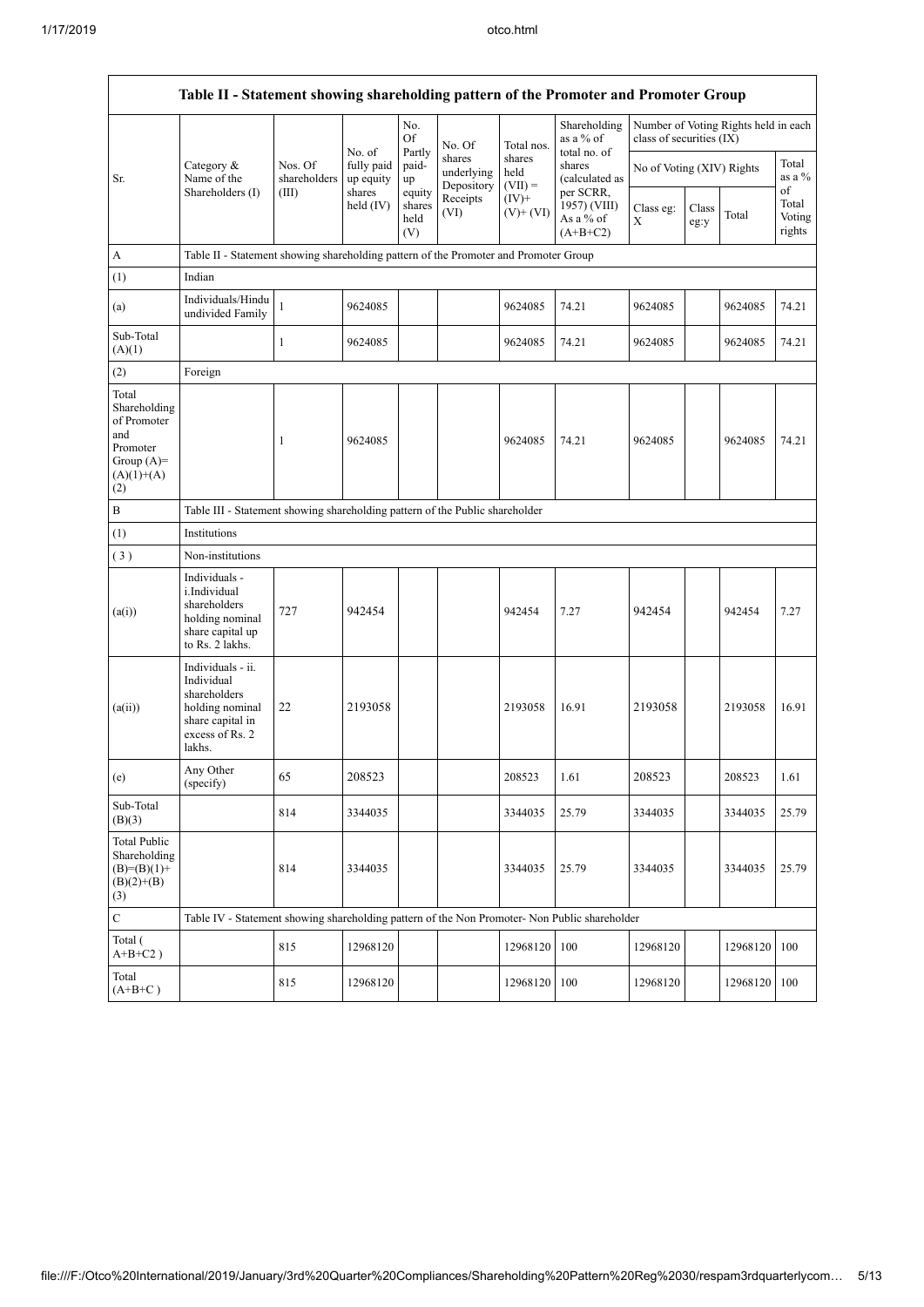| Table II - Statement showing shareholding pattern of the Promoter and Promoter Group    |                                                                                                                                            |             |                                                           |                                                                                                                                                                           |  |                                                  |            |                                                                        |                                       |
|-----------------------------------------------------------------------------------------|--------------------------------------------------------------------------------------------------------------------------------------------|-------------|-----------------------------------------------------------|---------------------------------------------------------------------------------------------------------------------------------------------------------------------------|--|--------------------------------------------------|------------|------------------------------------------------------------------------|---------------------------------------|
| Sr.                                                                                     | No. Of<br>No. of<br><b>Shares</b><br><b>Shares</b><br>Underlying<br>Outstanding<br>convertible<br>Warrants<br>securities<br>$(X_i)$<br>(X) | Underlying  | No. Of Shares<br>Underlying<br>Outstanding<br>convertible | Shareholding, as a %<br>assuming full conversion of<br>convertible securities (as a<br>percentage of diluted share<br>capital) $(XI) = (VII)+(X) As$<br>a % of $(A+B+C2)$ |  | Number of<br>Locked in<br>shares $(XII)$         |            | Number of<br>Shares<br>pledged or<br>otherwise<br>encumbered<br>(XIII) | Number of<br>equity shares<br>held in |
|                                                                                         |                                                                                                                                            | Outstanding | securities and<br>No. Of Warrants<br>(Xi)(a)              |                                                                                                                                                                           |  | As a<br>$%$ of<br>total<br>Shares<br>held<br>(b) | No.<br>(a) | As a<br>$%$ of<br>total<br><b>Shares</b><br>held<br>(b)                | dematerialized<br>form $(XIV)$        |
| A                                                                                       |                                                                                                                                            |             |                                                           | Table II - Statement showing shareholding pattern of the Promoter and Promoter Group                                                                                      |  |                                                  |            |                                                                        |                                       |
| (1)                                                                                     | Indian                                                                                                                                     |             |                                                           |                                                                                                                                                                           |  |                                                  |            |                                                                        |                                       |
| (a)                                                                                     |                                                                                                                                            |             |                                                           | 74.21                                                                                                                                                                     |  |                                                  |            |                                                                        | 9624085                               |
| Sub-Total (A)<br>(1)                                                                    |                                                                                                                                            |             |                                                           | 74.21                                                                                                                                                                     |  |                                                  |            |                                                                        | 9624085                               |
| (2)                                                                                     | Foreign                                                                                                                                    |             |                                                           |                                                                                                                                                                           |  |                                                  |            |                                                                        |                                       |
| Total<br>Shareholding<br>of Promoter<br>and Promoter<br>Group $(A)=$<br>$(A)(1)+(A)(2)$ |                                                                                                                                            |             |                                                           | 74.21                                                                                                                                                                     |  |                                                  |            |                                                                        | 9624085                               |
| $\, {\bf B}$                                                                            |                                                                                                                                            |             |                                                           | Table III - Statement showing shareholding pattern of the Public shareholder                                                                                              |  |                                                  |            |                                                                        |                                       |
| (1)                                                                                     | Institutions                                                                                                                               |             |                                                           |                                                                                                                                                                           |  |                                                  |            |                                                                        |                                       |
| (3)                                                                                     | Non-institutions                                                                                                                           |             |                                                           |                                                                                                                                                                           |  |                                                  |            |                                                                        |                                       |
| (a(i))                                                                                  |                                                                                                                                            |             |                                                           | 7.27                                                                                                                                                                      |  |                                                  |            |                                                                        | 555389                                |
| (a(ii))                                                                                 |                                                                                                                                            |             |                                                           | 16.91                                                                                                                                                                     |  |                                                  |            |                                                                        | 1837718                               |
| (e)                                                                                     |                                                                                                                                            |             |                                                           | 1.61                                                                                                                                                                      |  |                                                  |            |                                                                        | 177673                                |
| Sub-Total (B)<br>(3)                                                                    |                                                                                                                                            |             |                                                           | 25.79                                                                                                                                                                     |  |                                                  |            |                                                                        | 2570780                               |
| <b>Total Public</b><br>Shareholding<br>$(B)= (B)(1) +$<br>$(B)(2)+(B)(3)$               |                                                                                                                                            |             |                                                           | 25.79                                                                                                                                                                     |  |                                                  |            |                                                                        | 2570780                               |
| $\mathbf C$                                                                             |                                                                                                                                            |             |                                                           | Table IV - Statement showing shareholding pattern of the Non Promoter- Non Public shareholder                                                                             |  |                                                  |            |                                                                        |                                       |
| Total (<br>$A+B+C2$ )                                                                   |                                                                                                                                            |             |                                                           | 100                                                                                                                                                                       |  |                                                  |            |                                                                        | 12194865                              |
| Total (A+B+C<br>$\mathcal{E}$                                                           |                                                                                                                                            |             |                                                           | 100                                                                                                                                                                       |  |                                                  |            |                                                                        | 12194865                              |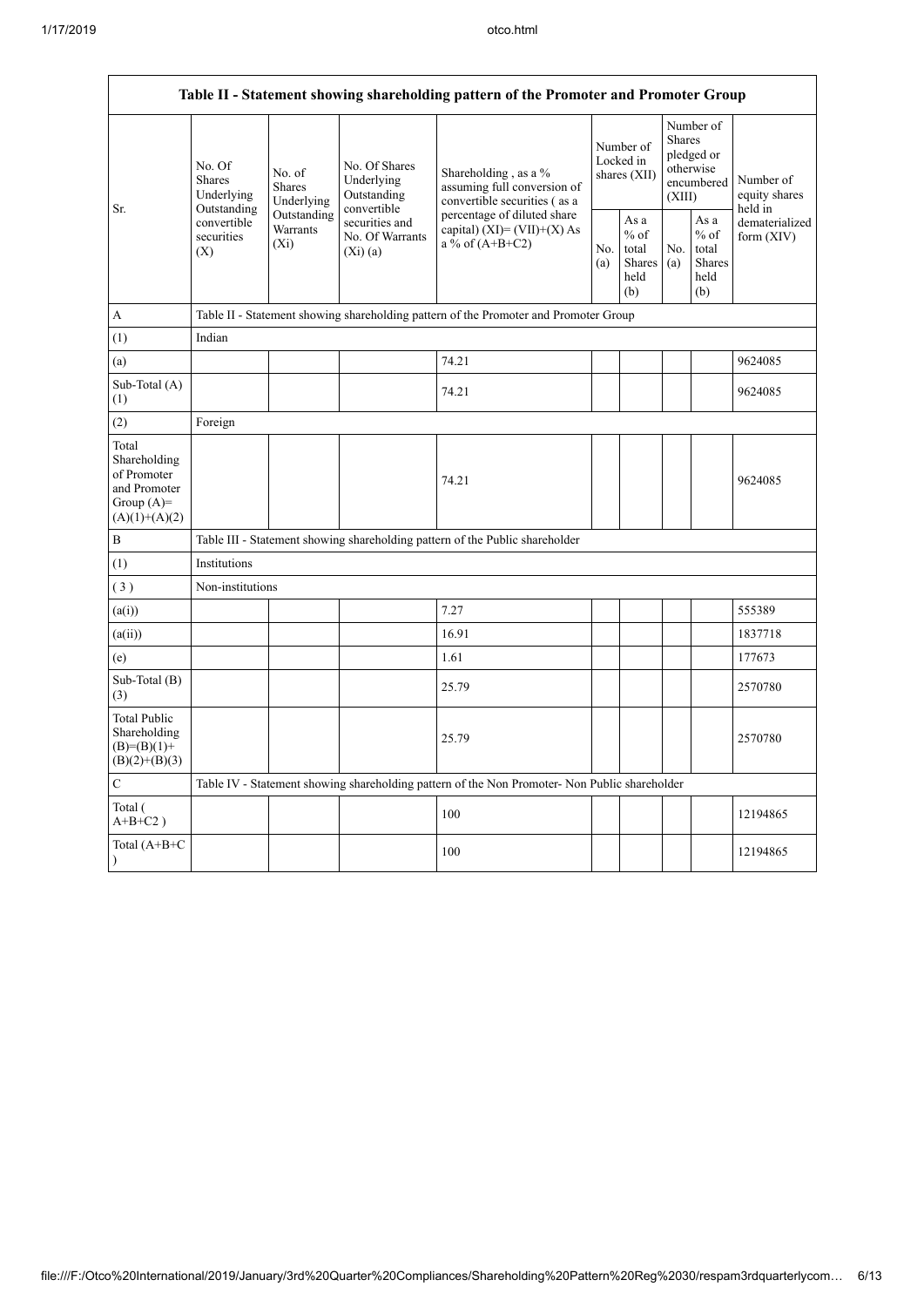|                                                                                                                                                                                          | Individuals/Hindu undivided Family                            |                       |  |  |  |  |  |  |
|------------------------------------------------------------------------------------------------------------------------------------------------------------------------------------------|---------------------------------------------------------------|-----------------------|--|--|--|--|--|--|
| Searial No.                                                                                                                                                                              | $\mathbf{1}$                                                  |                       |  |  |  |  |  |  |
| Name of the<br>Shareholders (I)                                                                                                                                                          | PRADEEP KUMAR PANDA                                           | Click here to go back |  |  |  |  |  |  |
| PAN(II)                                                                                                                                                                                  | AFPPP0757B                                                    | Total                 |  |  |  |  |  |  |
| No. of fully paid<br>up equity shares<br>held (IV)                                                                                                                                       | 9624085                                                       | 9624085               |  |  |  |  |  |  |
| No. Of Partly paid-<br>up equity shares<br>held(V)                                                                                                                                       |                                                               |                       |  |  |  |  |  |  |
| No. Of shares<br>underlying<br>Depository<br>Receipts (VI)                                                                                                                               |                                                               |                       |  |  |  |  |  |  |
| Total nos. shares<br>held $(VII) = (IV) +$<br>$(V)$ + $(VI)$                                                                                                                             | 9624085                                                       | 9624085               |  |  |  |  |  |  |
| Shareholding as a<br>% of total no. of<br>shares (calculated<br>as per SCRR,<br>1957) (VIII) As a<br>% of $(A+B+C2)$                                                                     | 74.21                                                         | 74.21                 |  |  |  |  |  |  |
|                                                                                                                                                                                          | Number of Voting Rights held in each class of securities (IX) |                       |  |  |  |  |  |  |
| Class eg:X                                                                                                                                                                               | 9624085                                                       | 9624085               |  |  |  |  |  |  |
| Class eg:y                                                                                                                                                                               |                                                               |                       |  |  |  |  |  |  |
| Total                                                                                                                                                                                    | 9624085                                                       | 9624085               |  |  |  |  |  |  |
| Total as a % of<br><b>Total Voting rights</b>                                                                                                                                            | 74.21                                                         | 74.21                 |  |  |  |  |  |  |
| No. Of Shares<br>Underlying<br>Outstanding<br>convertible<br>securities (X)                                                                                                              |                                                               |                       |  |  |  |  |  |  |
| No. of Shares<br>Underlying<br>Outstanding<br>Warrants (Xi)                                                                                                                              |                                                               |                       |  |  |  |  |  |  |
| No. Of Shares<br>Underlying<br>Outstanding<br>convertible<br>securities and No.<br>Of Warrants (Xi)<br>(a)                                                                               |                                                               |                       |  |  |  |  |  |  |
| Shareholding, as a<br>% assuming full<br>conversion of<br>convertible<br>securities (as a<br>percentage of<br>diluted share<br>capital) (XI)=<br>$(VII)+(Xi)(a)$ As a<br>% of $(A+B+C2)$ | 74.21                                                         | 74.21                 |  |  |  |  |  |  |
|                                                                                                                                                                                          | Number of Locked in shares (XII)                              |                       |  |  |  |  |  |  |
| No. $(a)$                                                                                                                                                                                |                                                               |                       |  |  |  |  |  |  |
| As a % of total<br>Shares held (b)                                                                                                                                                       |                                                               |                       |  |  |  |  |  |  |
|                                                                                                                                                                                          | Number of Shares pledged or otherwise encumbered (XIII)       |                       |  |  |  |  |  |  |
| No. (a)<br>As a % of total<br>Shares held (b)                                                                                                                                            |                                                               |                       |  |  |  |  |  |  |
| Number of equity<br>shares held in<br>dematerialized<br>form (XIV)                                                                                                                       | 9624085                                                       | 9624085               |  |  |  |  |  |  |
| Reason for not providing PAN                                                                                                                                                             |                                                               |                       |  |  |  |  |  |  |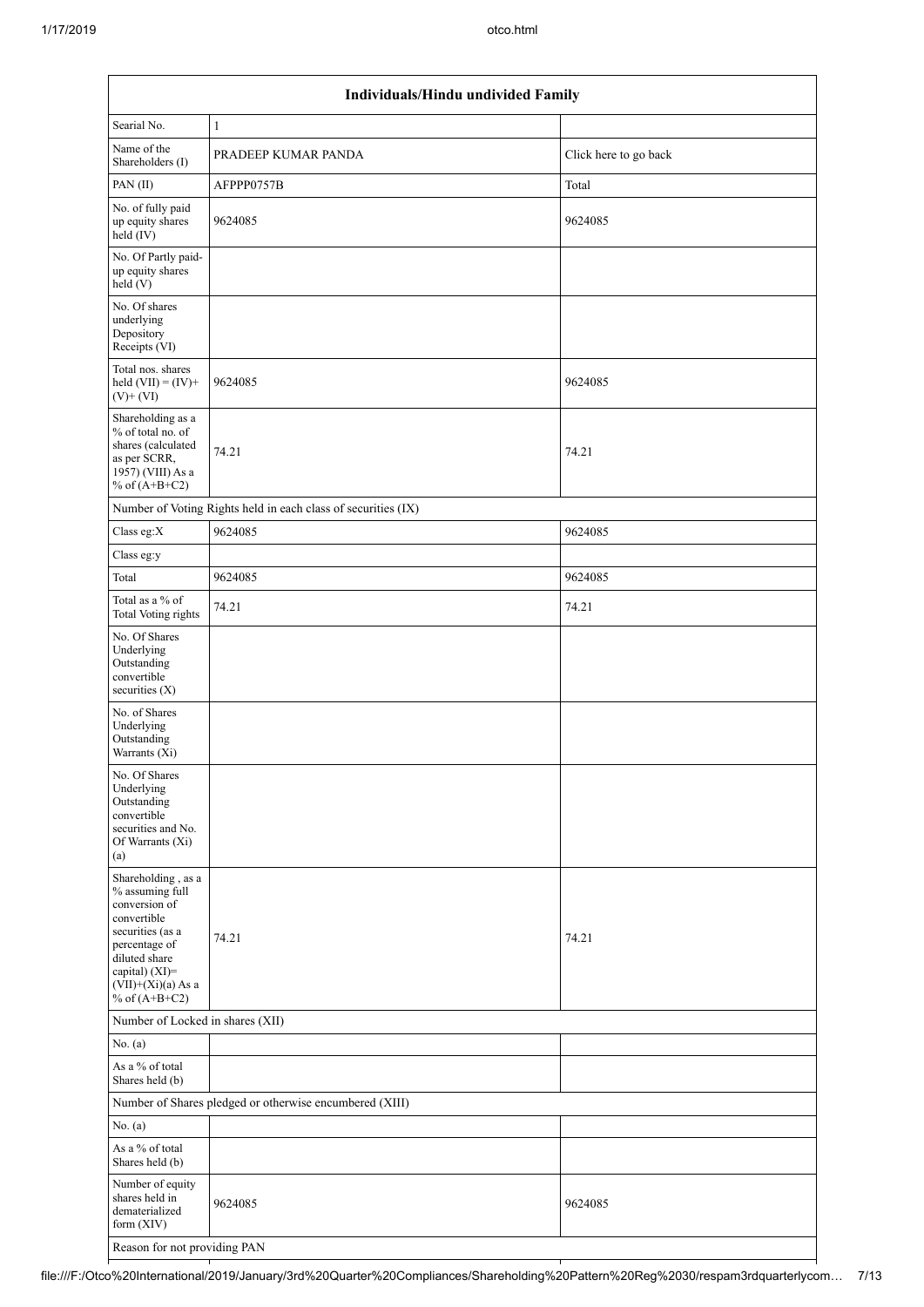| Reason for not<br>providing PAN |          |  |
|---------------------------------|----------|--|
| Shareholder type                | Promoter |  |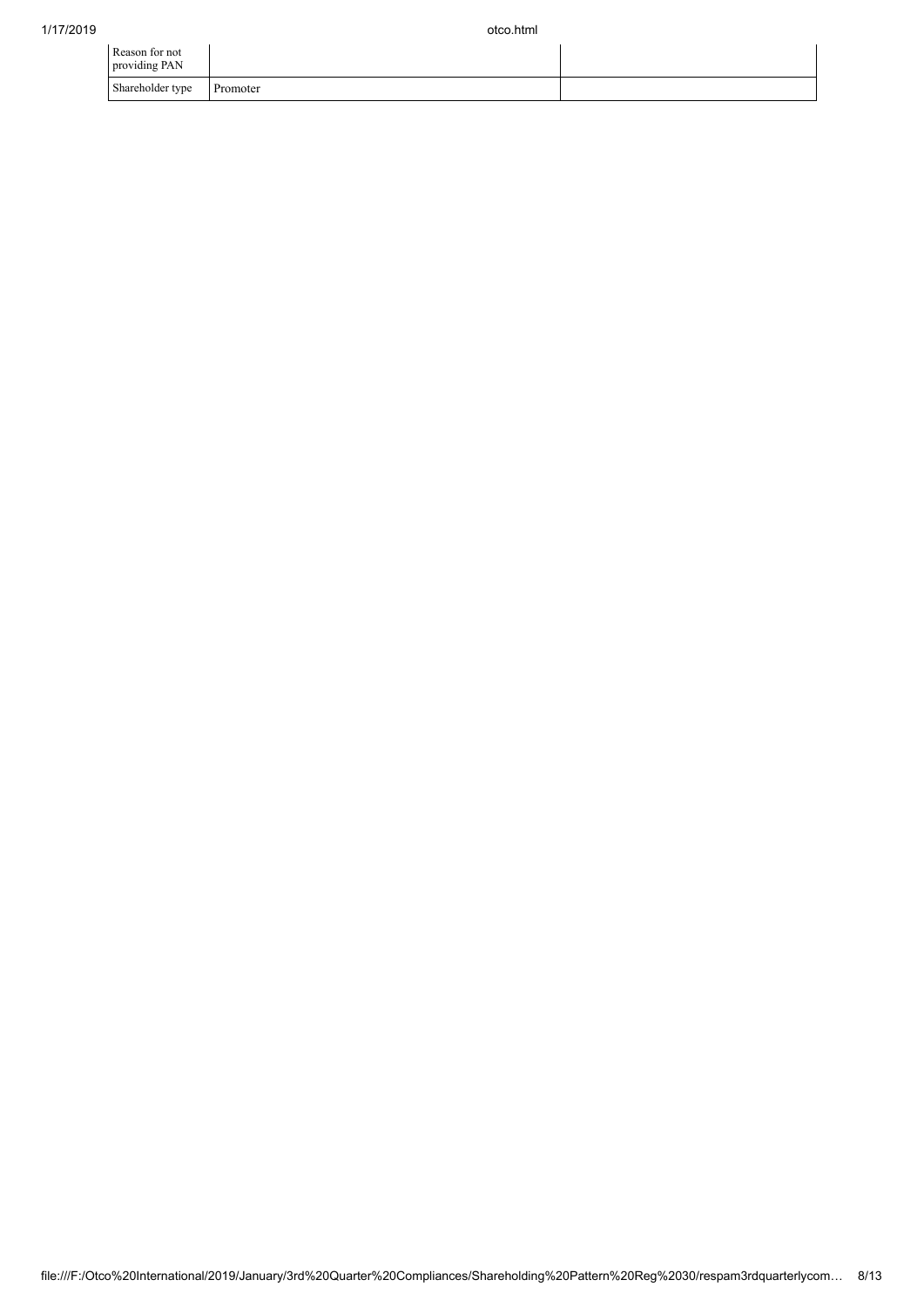$\mathbf{r}$ 

| Individuals - ii. Individual shareholders holding nominal share capital in excess of Rs. 2 lakhs.                                                                                    |                                   |                                                               |                                   |                          |                                 |                                |  |  |
|--------------------------------------------------------------------------------------------------------------------------------------------------------------------------------------|-----------------------------------|---------------------------------------------------------------|-----------------------------------|--------------------------|---------------------------------|--------------------------------|--|--|
| Searial No.                                                                                                                                                                          | $\mathbf{1}$                      | $\overline{c}$                                                | 3                                 | 4                        | 5                               | 6                              |  |  |
| Name of the<br>Shareholders (I)                                                                                                                                                      | <b>MALATILATA</b><br><b>SAHOO</b> | <b>SUVENDRA KUMAR</b><br><b>PANDA</b>                         | <b>ANAM CHARAN</b><br><b>SAHU</b> | <b>RAMAKANT</b><br>PADHI | <b>UMAKANTA</b><br><b>PADHI</b> | <b>BHARATI</b><br><b>PADHI</b> |  |  |
| PAN(II)                                                                                                                                                                              | <b>FBBPS7407A</b>                 | AOQPP6001C                                                    | FERPS4676J                        | CRIPP9557N               | CRIPP9939G                      | CRIPP9560K                     |  |  |
| No. of fully paid<br>up equity shares<br>held (IV)                                                                                                                                   | 375366                            | 262480                                                        | 245000                            | 204315                   | 202768                          | 193640                         |  |  |
| No. Of Partly paid-<br>up equity shares<br>$\text{held}(V)$                                                                                                                          |                                   |                                                               |                                   |                          |                                 |                                |  |  |
| No. Of shares<br>underlying<br>Depository<br>Receipts (VI)                                                                                                                           |                                   |                                                               |                                   |                          |                                 |                                |  |  |
| Total nos. shares<br>held $(VII) = (IV) +$<br>$(V)+(VI)$                                                                                                                             | 375366                            | 262480                                                        | 245000                            | 204315                   | 202768                          | 193640                         |  |  |
| Shareholding as a<br>% of total no. of<br>shares (calculated<br>as per SCRR,<br>1957) (VIII) As a<br>% of $(A+B+C2)$                                                                 | 2.89                              | 2.02                                                          | 1.89                              | 1.58                     | 1.56                            | 1.49                           |  |  |
|                                                                                                                                                                                      |                                   | Number of Voting Rights held in each class of securities (IX) |                                   |                          |                                 |                                |  |  |
| Class eg: $\mathbf X$                                                                                                                                                                | 375366                            | 262480                                                        | 245000                            | 204315                   | 202768                          | 193640                         |  |  |
| Class eg:y                                                                                                                                                                           |                                   |                                                               |                                   |                          |                                 |                                |  |  |
| Total                                                                                                                                                                                | 375366                            | 262480                                                        | 245000                            | 204315                   | 202768                          | 193640                         |  |  |
| Total as a % of<br><b>Total Voting rights</b>                                                                                                                                        | 2.89                              | 2.02                                                          | 1.89                              | 1.58                     | 1.56                            | 1.49                           |  |  |
| No. Of Shares<br>Underlying<br>Outstanding<br>convertible<br>securities $(X)$                                                                                                        |                                   |                                                               |                                   |                          |                                 |                                |  |  |
| No. of Shares<br>Underlying<br>Outstanding<br>Warrants (Xi)                                                                                                                          |                                   |                                                               |                                   |                          |                                 |                                |  |  |
| No. Of Shares<br>Underlying<br>Outstanding<br>convertible<br>securities and No.<br>Of Warrants (Xi)<br>(a)                                                                           |                                   |                                                               |                                   |                          |                                 |                                |  |  |
| Shareholding, as a<br>% assuming full<br>conversion of<br>convertible<br>securities (as a<br>percentage of<br>diluted share<br>capital) (XI)=<br>$(VII)+(X)$ As a %<br>of $(A+B+C2)$ | 2.89                              | 2.02                                                          | 1.89                              | 1.58                     | 1.56                            | 1.49                           |  |  |
| Number of Locked in shares (XII)                                                                                                                                                     |                                   |                                                               |                                   |                          |                                 |                                |  |  |
| No. (a)                                                                                                                                                                              |                                   |                                                               |                                   |                          |                                 |                                |  |  |
| As a % of total<br>Shares held (b)                                                                                                                                                   |                                   |                                                               |                                   |                          |                                 |                                |  |  |
| Number of equity<br>shares held in<br>dematerialized<br>form $(XIV)$                                                                                                                 | 375366                            | 262480                                                        | 245000                            | 204315                   | 202768                          | 193640                         |  |  |
| Reason for not providing PAN                                                                                                                                                         |                                   |                                                               |                                   |                          |                                 |                                |  |  |
| Reason for not<br>providing PAN                                                                                                                                                      |                                   |                                                               |                                   |                          |                                 |                                |  |  |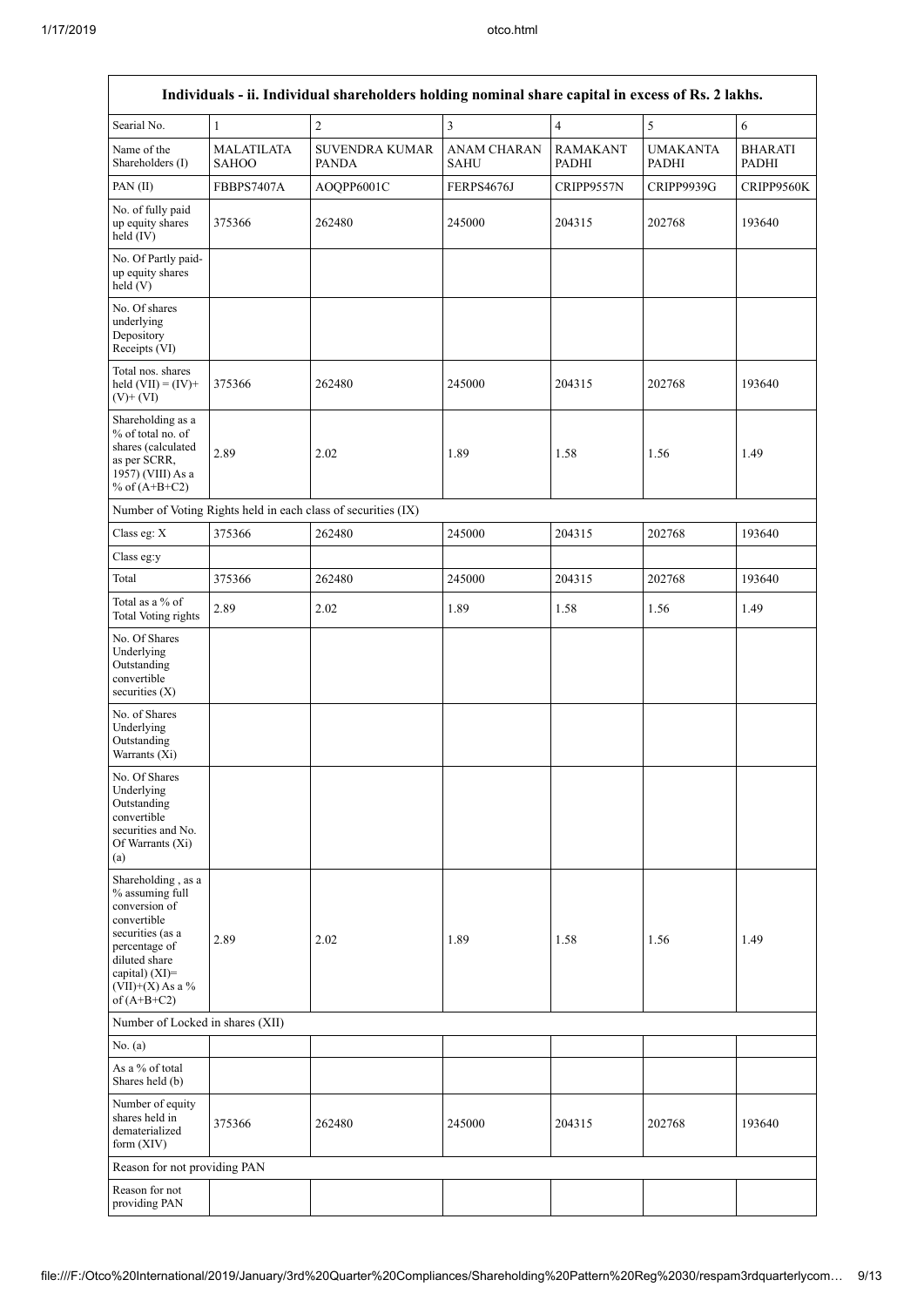|                                                                                                                                                                                      | Individuals - ii. Individual shareholders holding nominal share capital in excess of Rs. 2 lakhs. |
|--------------------------------------------------------------------------------------------------------------------------------------------------------------------------------------|---------------------------------------------------------------------------------------------------|
| Searial No.                                                                                                                                                                          |                                                                                                   |
| Name of the<br>Shareholders (I)                                                                                                                                                      | Click here to go back                                                                             |
| PAN(II)                                                                                                                                                                              | Total                                                                                             |
| No. of fully paid<br>up equity shares<br>held $(IV)$                                                                                                                                 | 1483569                                                                                           |
| No. Of Partly paid-<br>up equity shares<br>held (V)                                                                                                                                  |                                                                                                   |
| No. Of shares<br>underlying<br>Depository<br>Receipts (VI)                                                                                                                           |                                                                                                   |
| Total nos. shares<br>held $(VII) = (IV) +$<br>$(V)+(VI)$                                                                                                                             | 1483569                                                                                           |
| Shareholding as a<br>% of total no. of<br>shares (calculated<br>as per SCRR,<br>1957) (VIII) As a<br>% of $(A+B+C2)$                                                                 | 11.44                                                                                             |
|                                                                                                                                                                                      | Number of Voting Rights held in each class of securities (IX)                                     |
| Class eg: $\mathbf X$                                                                                                                                                                | 1483569                                                                                           |
| Class eg:y                                                                                                                                                                           |                                                                                                   |
| Total                                                                                                                                                                                | 1483569                                                                                           |
| Total as a % of<br><b>Total Voting rights</b>                                                                                                                                        | 11.44                                                                                             |
| No. Of Shares<br>Underlying<br>Outstanding<br>convertible<br>securities $(X)$                                                                                                        |                                                                                                   |
| No. of Shares<br>Underlying<br>Outstanding<br>Warrants (Xi)                                                                                                                          |                                                                                                   |
| No. Of Shares<br>Underlying<br>Outstanding<br>convertible<br>securities and No.<br>Of Warrants (Xi)<br>(a)                                                                           |                                                                                                   |
| Shareholding, as a<br>% assuming full<br>conversion of<br>convertible<br>securities (as a<br>percentage of<br>diluted share<br>capital) (XI)=<br>$(VII)+(X)$ As a %<br>of $(A+B+C2)$ | 11.44                                                                                             |
| Number of Locked in shares (XII)                                                                                                                                                     |                                                                                                   |
| No. (a)                                                                                                                                                                              |                                                                                                   |
| As a % of total<br>Shares held (b)                                                                                                                                                   |                                                                                                   |
| Number of equity<br>shares held in<br>dematerialized<br>form $(XIV)$                                                                                                                 | 1483569                                                                                           |
| Reason for not providing PAN                                                                                                                                                         |                                                                                                   |
| Reason for not<br>providing PAN                                                                                                                                                      |                                                                                                   |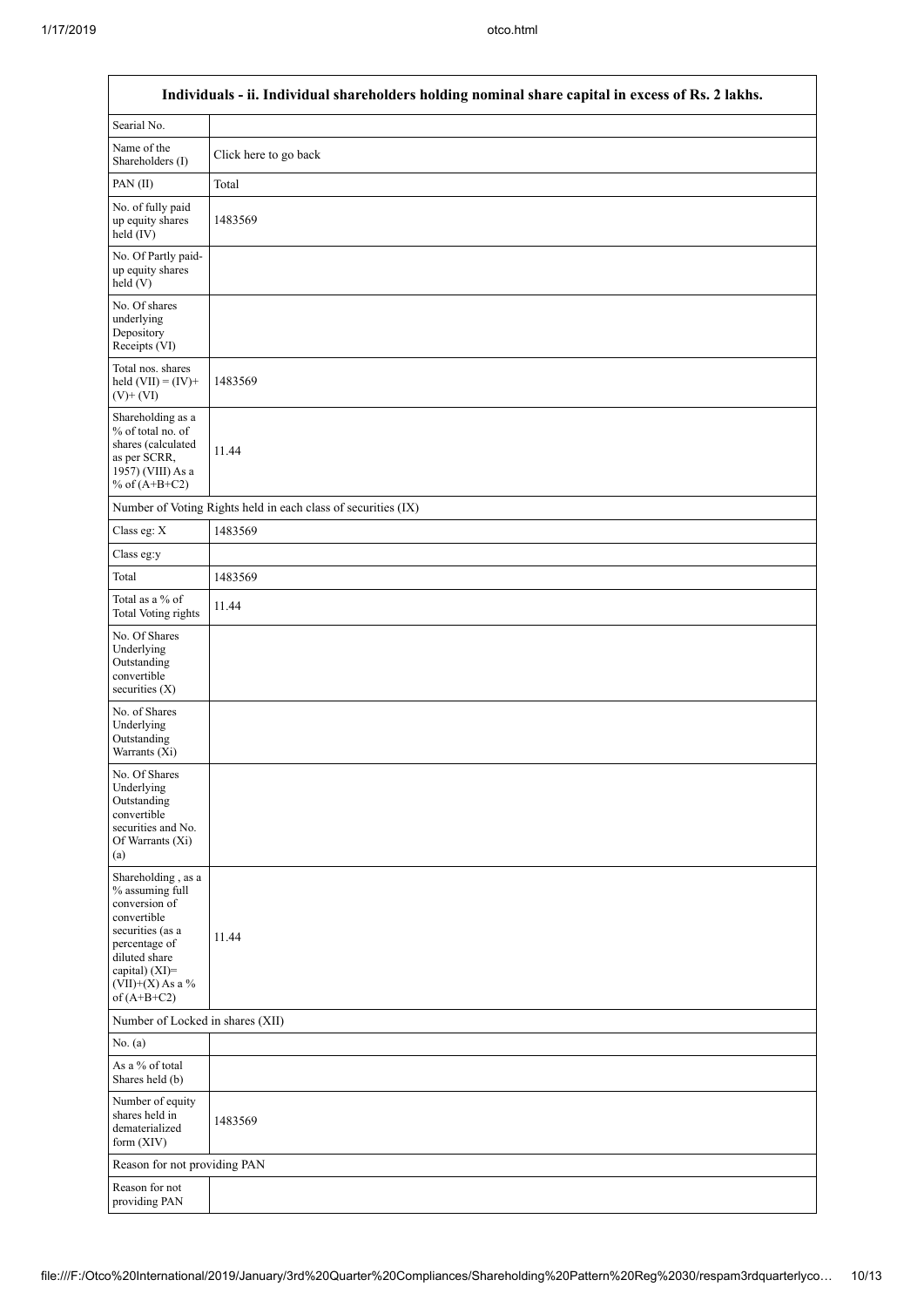|                                                                                                                                                                                      | Any Other (specify)                                           |                         |                |                       |  |  |  |  |
|--------------------------------------------------------------------------------------------------------------------------------------------------------------------------------------|---------------------------------------------------------------|-------------------------|----------------|-----------------------|--|--|--|--|
| Searial No.                                                                                                                                                                          | $\mathbf{1}$                                                  | $\overline{c}$          | $\overline{3}$ |                       |  |  |  |  |
| Category                                                                                                                                                                             | <b>Bodies Corporate</b>                                       | <b>Clearing Members</b> | ${\rm HUF}$    |                       |  |  |  |  |
| Category / More<br>than 1 percentage                                                                                                                                                 | Category                                                      | Category                | Category       |                       |  |  |  |  |
| Name of the<br>Shareholders (I)                                                                                                                                                      |                                                               |                         |                | Click here to go back |  |  |  |  |
| PAN(II)                                                                                                                                                                              |                                                               |                         |                | Total                 |  |  |  |  |
| No. of the<br>Shareholders (I)                                                                                                                                                       | 40                                                            | 6                       | 19             | 65                    |  |  |  |  |
| No. of fully paid<br>up equity shares<br>$\text{held}(\text{IV})$                                                                                                                    | 160200                                                        | 3461                    | 44862          | 208523                |  |  |  |  |
| No. Of Partly paid-<br>up equity shares<br>$\text{held} (V)$                                                                                                                         |                                                               |                         |                |                       |  |  |  |  |
| No. Of shares<br>underlying<br>Depository<br>Receipts (VI)                                                                                                                           |                                                               |                         |                |                       |  |  |  |  |
| Total nos, shares<br>held $(VII) = (IV) +$<br>$(V)$ + $(VI)$                                                                                                                         | 160200                                                        | 3461                    | 44862          | 208523                |  |  |  |  |
| Shareholding as a<br>% of total no. of<br>shares (calculated<br>as per SCRR,<br>1957) (VIII) As a<br>% of $(A+B+C2)$                                                                 | 1.24                                                          | 0.03                    | 0.35           | 1.62                  |  |  |  |  |
|                                                                                                                                                                                      | Number of Voting Rights held in each class of securities (IX) |                         |                |                       |  |  |  |  |
| Class eg: X                                                                                                                                                                          | 160200                                                        | 3461                    | 44862          | 208523                |  |  |  |  |
| Class eg:y                                                                                                                                                                           |                                                               |                         |                |                       |  |  |  |  |
| Total                                                                                                                                                                                | 160200                                                        | 3461                    | 44862          | 208523                |  |  |  |  |
| Total as a % of<br><b>Total Voting rights</b>                                                                                                                                        | 1.24                                                          | 0.03                    | 0.35           | 1.62                  |  |  |  |  |
| No. Of Shares<br>Underlying<br>Outstanding<br>convertible<br>securities (X)                                                                                                          |                                                               |                         |                |                       |  |  |  |  |
| No. of Shares<br>Underlying<br>Outstanding<br>Warrants (Xi)                                                                                                                          |                                                               |                         |                |                       |  |  |  |  |
| No. Of Shares<br>Underlying<br>Outstanding<br>convertible<br>securities and No.<br>Of Warrants (Xi)<br>(a)                                                                           |                                                               |                         |                |                       |  |  |  |  |
| Shareholding, as a<br>% assuming full<br>conversion of<br>convertible<br>securities (as a<br>percentage of<br>diluted share<br>capital) (XI)=<br>$(VII)+(X)$ As a %<br>of $(A+B+C2)$ | 1.24                                                          | 0.03                    | 0.35           | 1.62                  |  |  |  |  |
| Number of Locked in shares (XII)                                                                                                                                                     |                                                               |                         |                |                       |  |  |  |  |
| No. (a)                                                                                                                                                                              |                                                               |                         |                |                       |  |  |  |  |
| As a % of total<br>Shares held (b)                                                                                                                                                   |                                                               |                         |                |                       |  |  |  |  |
| Number of equity<br>shares held in<br>dematerialized<br>form (XIV)                                                                                                                   | 129350                                                        | 3461                    | 44862          | 177673                |  |  |  |  |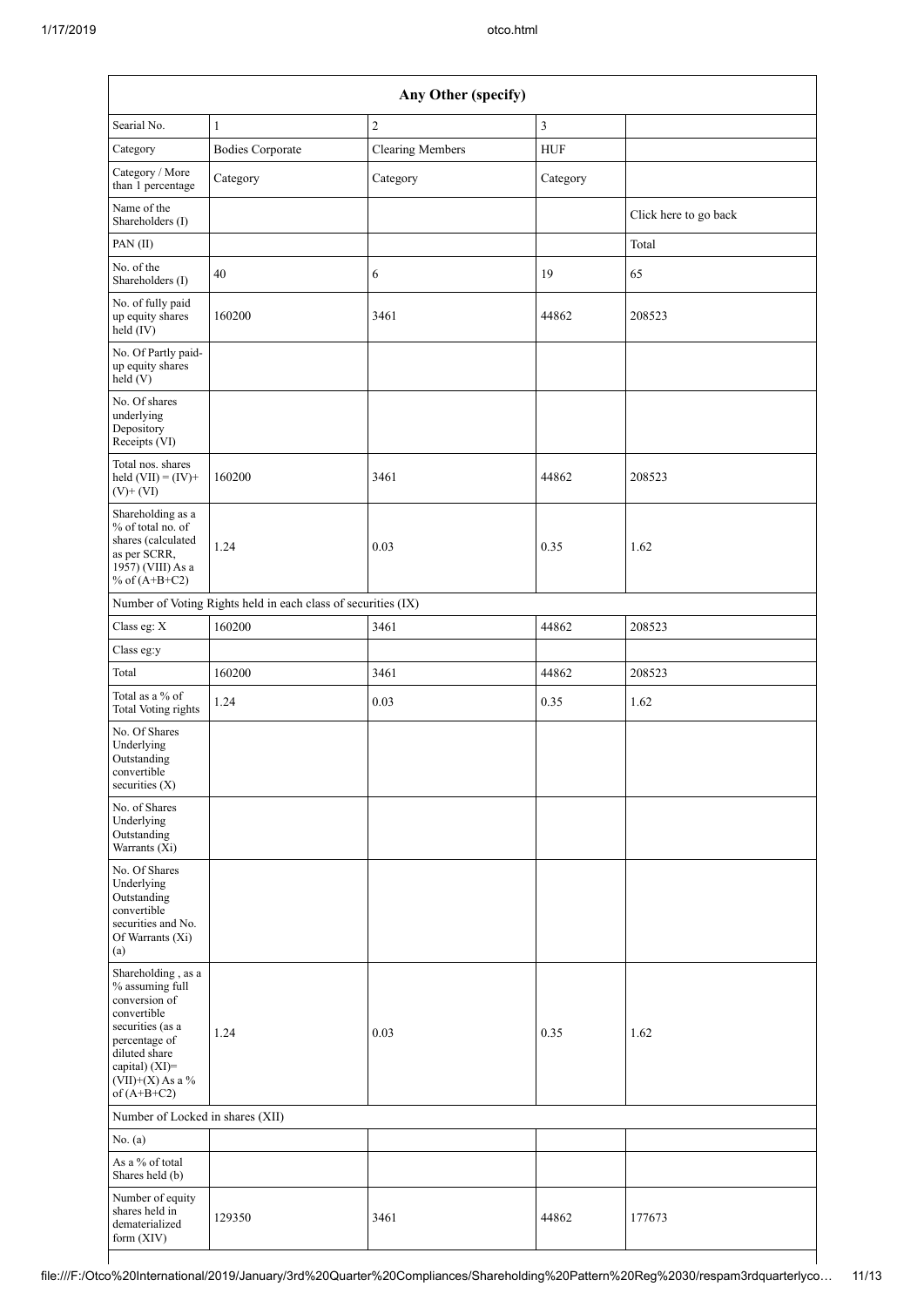| Reason for not providing PAN    |  |  |
|---------------------------------|--|--|
| Reason for not<br>providing PAN |  |  |